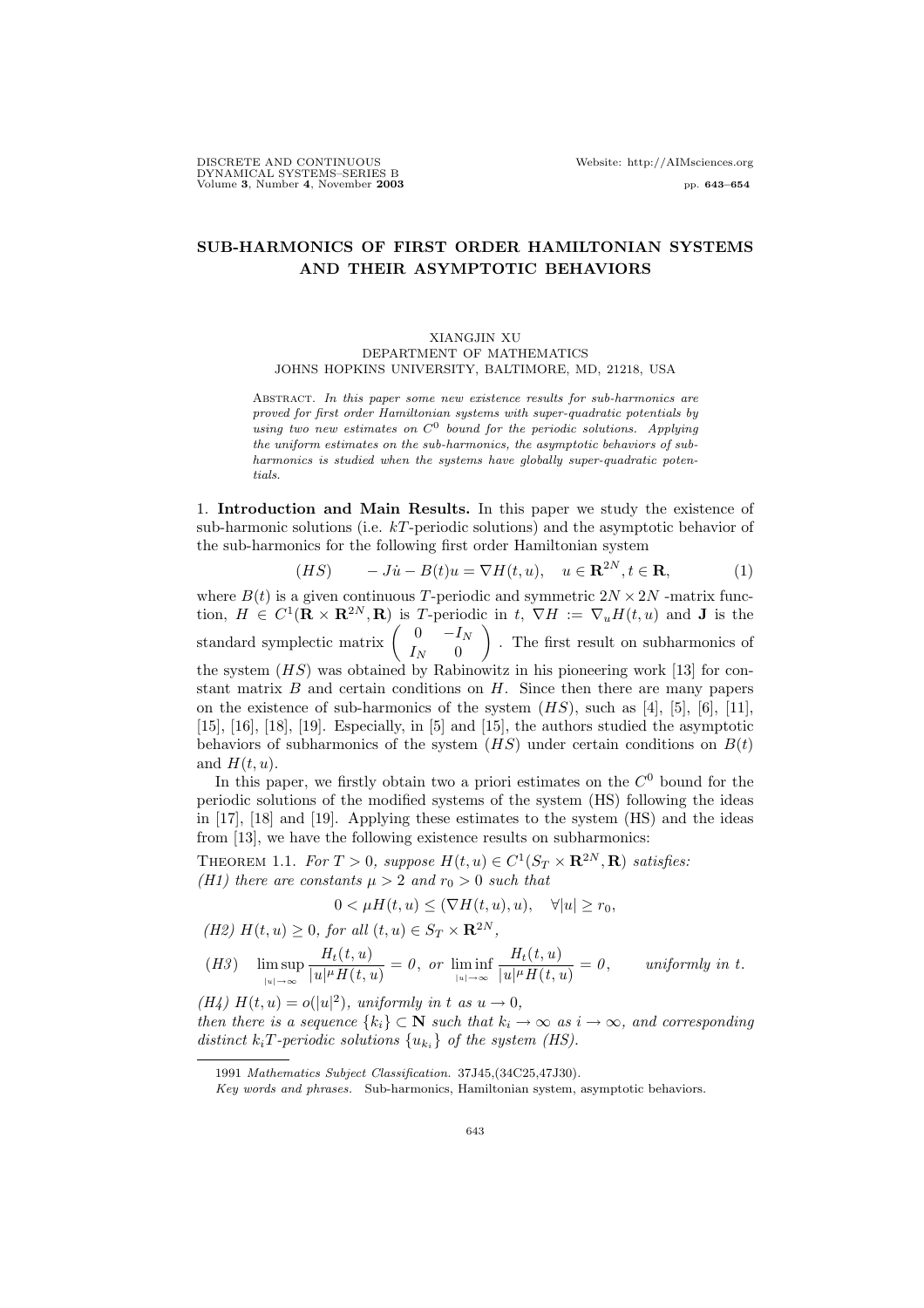Remark 1. (H1)*,* (H2) *and* (H4) *are usual conditions when one studies the existence of periodic solutions for non-autonomous Hamiltonian systems possessing super-quadratic potentials. There are many papers (cf.* [4]*,* [5]*,* [6]*,* [11]*,* [15]*) studying the existence of subharmonics of the system* (HS) *with some growth conditions on* H(t, u) *at infinity of* u *variable. It is well known that for autonomous Hamiltonian systems the existence of infinite many periodic solutions was proved in Rabinowitz's pioneering work* [12] *under condition* (H1) *only. Here the condition* (*H3*) *is on*  $H_t(t, u) / (|u|^{\mu} H(t, u))$ *, which measures how far the system* (*HS*) *is away from the autonomous system , or one may consider the system* (HS) *with condition* (H3) *as a perturbed system with a large perturbation. Especially from condition (H3), one can add any super-quadratic autonomous potential to the system (HS) and the results will still hold. Such a condition on*  $H_t(t, u)/H(t, u)$  *as* (H3) *was first introduced in* [10] *to study the existence of periodic solutions of the system* (HS)*.*

Using the same conditions on  $H(t, u)$  as in [13], we have a slightly more general existence result on subharmonics for the system  $(HS)$  as following:

THEOREM 1.2. *Suppose*  $H(t, u) \in C^1(S_T \times \mathbf{R}^{2N}, \mathbf{R})$  *satisfies* (*H1*), (*H2*), (*H4*) and: *(H5)* There is a constant  $c > 0$ , such that

$$
|\nabla H(t, u)| \le c(\nabla H(t, u), u), \forall u \ge r_0.
$$

*then there is a sequence*  $\{k_i\} \subset \mathbb{N}$  *such that*  $k_i \to \infty$  *as*  $i \to \infty$ *, and corresponding distinct*  $k_i$ **T**-periodic solutions  $\{u_{k_i}\}$  of the system (HS).

Remark 2. *In* [13]*,* B(t) *was further assumed to be a constant matrix and the same result as Theorem 1.2 was proved there.*

In the second part of this paper, we study the asymptotic behaviors of subharmonics. Firstly we show there is a uniform  $C<sup>1</sup>$  bound for the subharmonics of the system  $(HS)$  when the system has the globally super-quadratic potential

*(H1)' there is constant*  $\mu > 2$  *such that* 

$$
0 < \mu H(t, u) \le z \nabla H(t, u), \quad \forall |u| > 0,
$$

THEOREM 1.3. Suppose  $H(t, u)$  satisfies the globally super-quadratic condition  $(H1)'$ , (H2)<sup>-</sup> (H4), then there exists infinitely many distinct sub-harmonics  $\{u_k\}$  of the *system (HS) and there is a uniform bound* M *for*  $\{||u_k||_{C^1}\}_{k\in\mathbb{N}}$ *.* 

Using the uniform bound on the subharmonics from Theorem 1.3 and the ideas in [5] and [13], when  $B(t)$  satisfies condition:

 $(B)^c$   $\sigma(A) \cap \mathbf{R} \neq \emptyset$ , where  $A = -(\mathbf{J}(d/dt) + B(t))$  and  $\sigma(A)$  is the spectrum of *the self-adjoint operator* A *on*  $W^{1/2}(S_T, \mathbf{R}^{2N})$ *.* we have the following result:

THEOREM 1.4. *Assume*  $B(t)$  *satisfies*  $(B)^c$  *and*  $H(t, u)$  *satisfies the conditions of Theorem 1.3, then there is a sequence of pairwise geometrically distinct subharmonics*  $\{u_k(t)\}_{k\in\mathbb{N}} \subset C^1(\mathbf{R}, \mathbf{R}^{2N})$  *of the system (HS) such that*  $||u_k||_{C^1} \to 0$  *as*  $k \to \infty$ .

Using the uniform bound on the subharmonics from Theorem 1.3 and the ideas in [15], when  $B(t)$  satisfies condition:

(B)  $\sigma(A) \cap \mathbf{R} = \emptyset$ , where  $A = -(\mathbf{J}(d/dt) + B(t))$  and  $\sigma(A)$  is the spectrum of *the self-adjoint operator* A *on*  $W^{1/2}(S_T, \mathbf{R}^{2N})$ *.* we have the following result: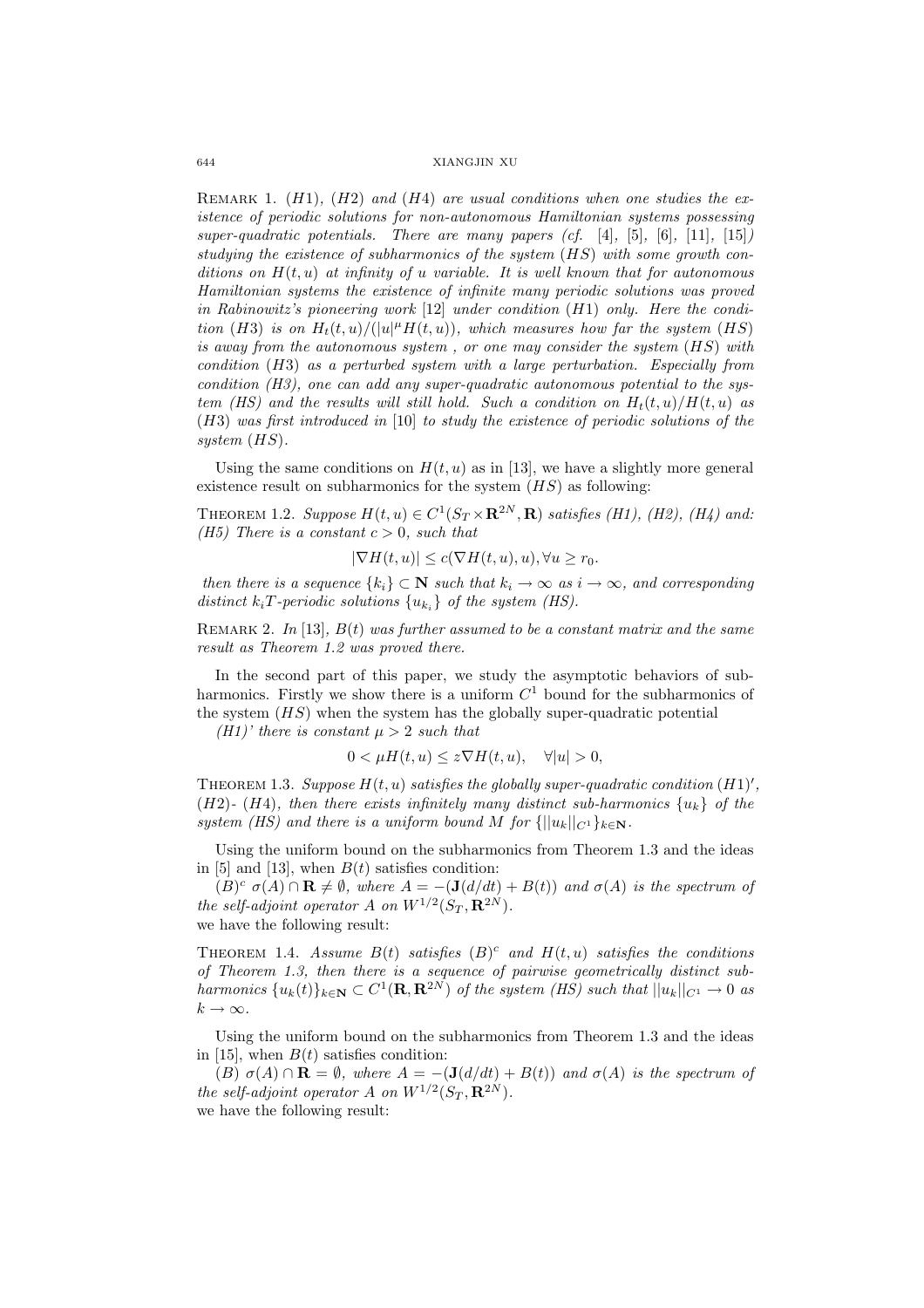THEOREM 1.5. Assume  $B(t)$  satisfies condition  $(B)$  and  $H(t, u)$  satisfies the con*ditions of Theorem 1.3, then there is a sequence of pairwise geometrically distinct subharmonics*  $\{u_k(t)\}_{k\in\mathbb{N}} \subset C^1(\mathbf{R}, \mathbf{R}^{2N})$  *of the system (HS) such that* (i) *there are constants*  $m, M > 0$  *independent of*  $k \in \mathbb{N}$  *such that* 

$$
m \leq \int_0^{kT} \left[\frac{1}{2}(-\mathbf{J}\dot{u}_k, u_k) - H(t, u_k)\right] dt \leq M;
$$

(ii) *moreover*  ${u_k(t)}_{k \in \mathbb{N}}$  *is compact in the following sense: for any sequence of integers*  $k_n \to \infty$ *, there exists a subsequence*  $\{k_{n_i}\}_{i \in \mathbb{N}}$  *and a nontrivial homoclinic orbit*  $u_{\infty}(t)$  *emanating from 0 such that* 

$$
u_{k_{n_i}}(t) \to u_{\infty}(t) \text{ in } C^1_{loc}(\mathbf{R}, \mathbf{R}^{2N}), \text{ as } i \to \infty.
$$

Remark 3. *in* [5]*,* [13] *and* [15]*, the authors dealt with the system* (HS) *with a constant matrix* B *and conditions on* H(t, u) *as these in Theorem 1.2. Here we use the functional setting for the linearized system as used in* [3]*, by which one can let*  $B(t)$  depend on t variable. And applying the uniform  $C<sup>1</sup>$  bound on the subharmonics *of the system* (HS)*, one can directly apply those results in* [5]*,* [13] *and* [15] *to our situation.*

We organize this paper as following: in Section 2, two a priopi estimates on  $C^0$ bound of the periodic solutions of the modified systems of the system (HS) are proved. In Section 3, Theorem 1.1 and Theorem 1.2 are proved by applying these estimates. In Section 4, the asymptotic behaviors of sub-harmonic solutions of the system (HS) are studied and Theorem 1.3 - 1.5 are proved.

**Acknowledgements:** The author of this paper would like to express his thanks to his advisor of Master degree, Professor Yiming Long, for many years instruction and valuable suggestions on his thesis for Master degree when the author studied in Nankai Institute of Mathematics. This paper grows from partial results of the author's thesis for Master degree. The author also want to express his thanks to the referees for their helpful suggestions on this paper.

2. **Two Estimates.** In this Section we study the  $C^0$  bound of the periodic solutions of the following modified systems

$$
(HS)^n \qquad \mathbf{J}\dot{u} + \nabla H_n(t, u) = 0, \quad (t, u) \in S_T \times \mathbf{R}^{2N}.
$$

Here  ${H_n}$  satisfy

**PROPOSITION** 2.1. *For* H *satisfying* (H1),  $\sigma \in (0,1]$  *such that*  $\mu \sigma > 2$ *, and two sequences*  $\{K_n\}$  *and*  $\{K'_n\}$  *in* **R***,*  $\{H_n\}$  *satisfies* 

(i)  $K_n$  *is monotonous increasing to infinity, as*  $n \to \infty$ *, and*  $K_n < K'_n$ ,  $\forall n \in \mathbb{N}$ *.* 

(ii) *for any given*  $t \in S_T$ *,*  $H_n(t, \cdot) \in C^2(\mathbf{R}^{2N}, \mathbf{R})$ *, for every*  $n \in \mathbf{N}$ *.* 

(iii)  $H_n(t, u) = H(t, u), \forall |u| \leq K_n$ , for every  $n \in \mathbb{N}$ ; and for some  $\lambda \in [\sigma, 1]$ , such *that*  $H_n(t, u) = c_n |u|^{\mu \lambda}, \forall |u| \ge K'_n$ , for every  $n \in \mathbb{N}$ .

(iv)  $0 < \sigma \mu H_n(t, u) < (\nabla H_n(t, u), u), \forall |u| > r_0$ , for every  $n \in \mathbb{N}$ .

Remark 4. *The truncated results on* H(t, u) *as Proposition 2.1 was first proved by Long in* [7] *and* [8]*, where Long got a better monotone truncated sequence*  ${H_n}$  *on* H for  $H(t, u)$   $C^2$  *in u variable. In next two sections, we don't need the monotone property and we can choose*  $\lambda = \sigma = 1$  *when we define the truncated sequence*  ${H_n}$ *as in* [13] *by*

$$
H_n(t, u) = \chi_n(|u|)H(t, u) + (1 - \chi_n(|u|))c_n|u|^\mu
$$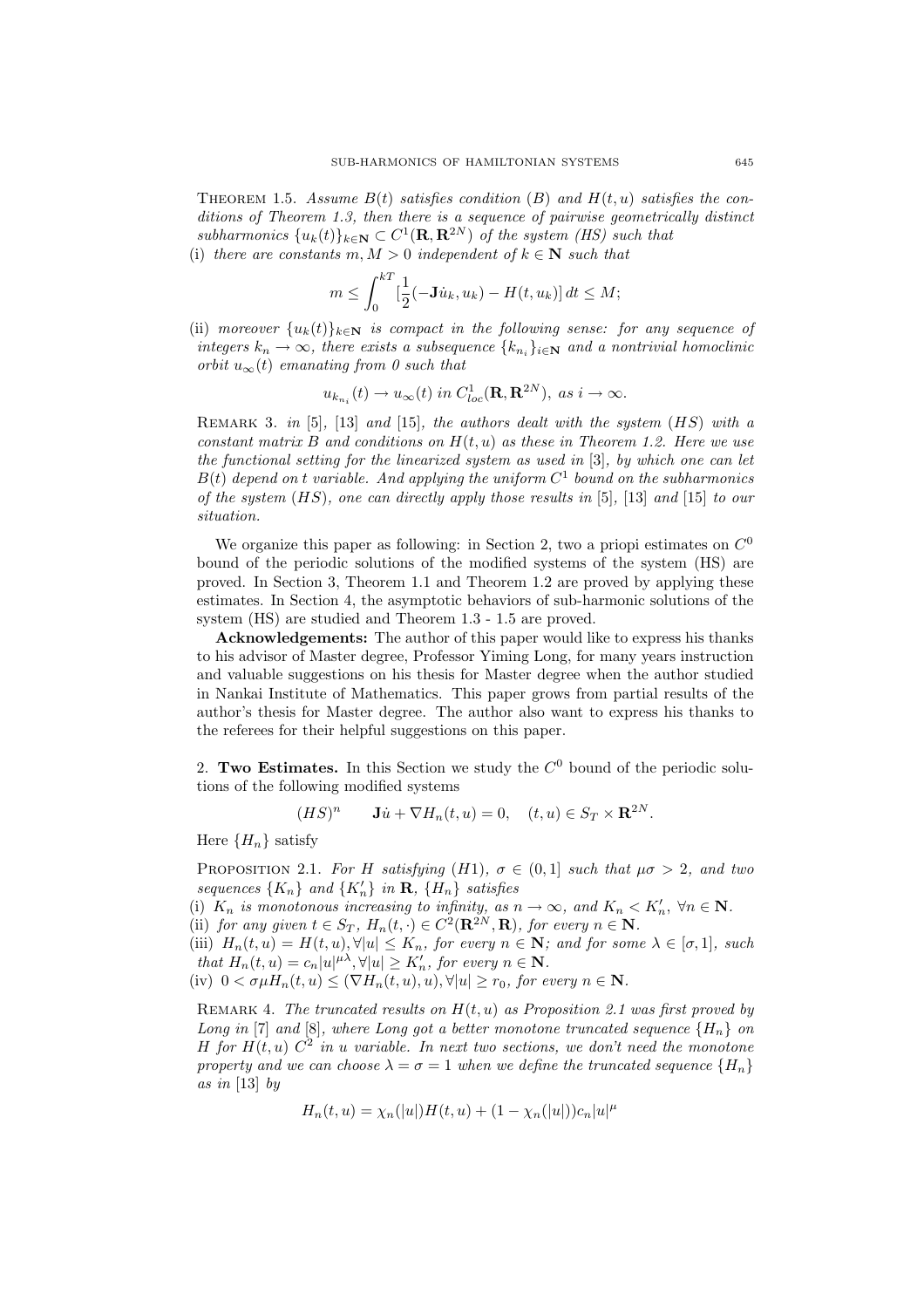where  $\chi_n(s) = 1$  *for*  $s \leq K_n$ ,  $\chi_n(s) = 0$  *for*  $s \geq K'_n$ , and  $\chi'_n(s) < 0$  *for*  $s \in$  $(K_n, K'_n)$ , and  $c_n$  *(depend on n)* be sufficiently large constant. In this truncation, H need only be  $C^1$ .

Let 
$$
X := W^{1/2,2}(S_T, \mathbf{R}^{2N})
$$
, and define the functional  $I_n : X \to \mathbf{R}$  by

$$
I_n(u) = \frac{1}{2} \int_0^T (-Ju' - B(t)u) \cdot u \, dt - \int_0^T H_n(t, u) \, dt.
$$

It is well known that  $I_n \in C^1(X,\mathbf{R})$ , and the periodic solutions of  $(HS)^n$  are obtained as critical points of the functional  $I_n$ . Using the ideas in [17], [18], [19], we prove the following two Lemmas on the  $C<sup>0</sup>$  bound of the periodic solutions of the following modified systems  $(HS)^n$ .

LEMMA 2.1. *Suppose that* H *satisfies* (H1) and (H5),  $\{H_n\}$  *satisfies Proposition* 2.1, and  $u(t)$  *is a T-periodic solution of*  $(HS)^n$  *such that* 

$$
\int_0^T (\nabla H_n(t, u), u) dt \le C, \qquad \int_0^T H_n(t, u) dt \le C,
$$

0 0 *then there is a constant* M *independent of* u *and* n *and depend on* C *only such that*

 $||u||_{C^0} \leq M.$ 

**Proof.** Integrating (iv) of Proposition 2.1 gives

 $H_n(t, u) \ge a|u|^{\mu\sigma} - b, \quad \forall u \in \mathbf{R}^{2N},$ 

where a and b are independent of n by  $(iii)$  of Proposition 2.1. Hence we have

$$
C \ge \int_0^T H_n(t, u) dt \ge aT \int_0^T |u|^{\mu\sigma} dt - bT \ge aT (\min_{t \in S_T} |u(t)|)^{\mu\sigma} - bT.
$$

Therefore we have  $\min_{t \in S_T} |u(t)| \leq C_0$  where  $C_0$  is independent of u and n. Without loss generality, we may assume  $|u(t)|$  obtains its minimum at  $t = 0$ , and  $|u(0)| \ge r_0$ ,

$$
|u(t)| - |u(0)| = \int_0^t \frac{d}{ds} |u(s)| ds \le \int_0^t |u(s)| ds \le \int_0^t (|B(s)u(s)| + |\nabla H_n(s, u(s))|) ds
$$

From  $(H5)$  and  $(iii)$  of Proposition 2.1 we have

$$
|\nabla H_n(t, u)| \le c(\nabla H_n(t, u), u), \quad for \quad r_0 \le |u| \le K_n
$$

We first show for large enough  $n$ ,

$$
||u||_{C^0} \le K_n
$$

If not, by passing a subsequence, for each  $n \in \mathbb{N}$ , there exists  $u_n(t)$  and  $t_n \in S_T$ , such that  $|u_n(t_n)| = K_n$  and  $|u_n(t)| \le K_n$  for  $t \in [0, t_n)$ . Let

$$
d = \max_{\{(t,u)\in S_T\times{\bf R}^{2N}|H(t,u)<0\}}\{|\nabla H_n(t,u),u)|\},\,
$$

we then have

$$
|u_n(t_n)| \leq \int_0^{t_n} |\nabla H_n(s, u_n(s))| ds + ||B||_{\infty} \int_0^{t_n} |u(s)| ds + |u_n(0)|
$$
  
\n
$$
\leq c \int_0^{t_n} (\nabla H_n(s, u_n(s)), u_n(s)) ds + c \int_0^{t_n} |u(s)|^{\sigma \mu} ds + |u_n(0)|
$$
  
\n
$$
\leq c \int_0^T (\nabla H_n(s, u_n(s)), u_n(s)) ds + c \int_0^{t_n} |H(s, u(s))| ds + c dt + C_0
$$
  
\n
$$
\leq cC + c dT + C_0,
$$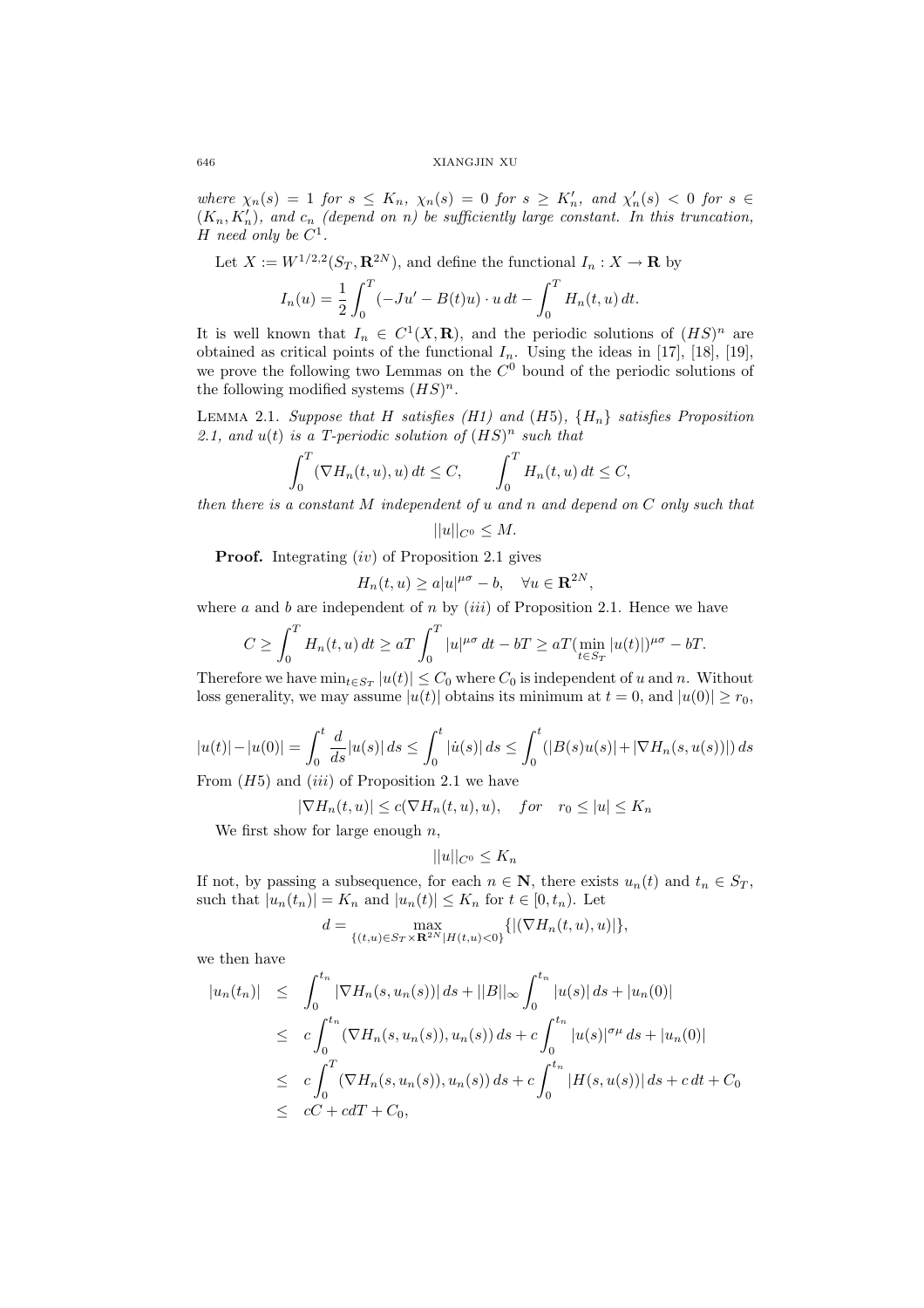where  $c$ (may different in each step),  $d$ ,  $C$  and  $C_0$  are independent of u and n. But then  $K_n \to \infty$ , as  $n \to \infty$ , which leads to a contradiction. Hence there exists  $m \in \mathbb{N}$ , depending only on H and C such that for any  $n \geq m$ ,  $||u||_{C^0} \leq K_n$  holds. Repeating this argument, we find that for any  $n \geq m$ ,

 $|u(t)| \leq cC + c dT + C_0, \ \forall t \in S_T.$ 

For  $k < m$ , from *(iii)* of Proposition 2.1, we have

$$
|\nabla H_k(t, u)| \le c_k (\nabla H_k(t, u), u) \ \forall \ |u| \ge r_0,
$$

for some suitable constant  $c_k$ . By the same argument,

$$
|u(t)| \le c_k C + d_k T + C_0, \ \forall \ t \in S_T
$$

where  $c_k$  and  $d_k$  are determined by  $H_k$  for  $k = 1, 2, \dots, m - 1$ . Therefore

$$
||u||_{C^0} \le \max\{cC + c dT + C_0, c_k C + d_k T + C_0, k = 1, 2, \cdots, m - 1\} = M,
$$

which completes the proof.  $Q.E.D.$ 

LEMMA 2.2. *Suppose that*  $H(t, u)$  *satisfies* (*H1*) *and* (*H3*),  ${H_n}$  *satisfies Proposition 2.1, and*  $u(t)$  *is a T-periodic solution of system*  $(HS)^n$  *such that* 

$$
\int_0^T \nabla H_n(t, u)u \, dt \le C, \qquad \int_0^T H_n(t, u) \, dt \le C.
$$

0 0 *then there is a constant* M *independent of* u *and* n *and dependent on* C *only such that*

 $||u||_{C^0} \leq M.$ 

**Proof.** Since  $H_n(t, u) > 0$  for  $|u| > r_0$ , we have

$$
C \ge \int_0^T H_n(t, u) dt \ge \int_{\{H_n(t, u) \ge 0\}} H_n(t, u) dt - T \sup_{H(t, u) < 0, t \in S_T} |H(t, u)|.
$$

Hence we have

$$
\int_{\{H_n(t,u)\geq 0\}} H_n(t,u) dt \leq C + T \sup_{H(t,u)<0,t\in S_T} |H(t,u)| = \bar{C},
$$

where  $\overline{C}$  is a constant independent of n and u. Define

$$
\sigma(r)=\sup_{|u|\geq r, t\in S_T}\frac{H_t(t,u)}{|u|^{\mu}H(t,u)},\quad and\quad \delta(r)=\inf_{|u|\geq r, t\in S_T}\frac{H_t(t,u)}{|u|^{\mu}H(t,u)}.
$$

Then  $(H3)$  means

$$
\lim_{r \to \infty} \sigma(r) = 0 \text{ or } \lim_{r \to \infty} \delta(r) = 0.
$$

Case I: Suppose we have  $\lim_{r\to\infty} \sigma(r) = 0$ .

By the definition of  $\sigma(r)$ , we have that  $\sigma(r)$  is decreasing to 0. Fix a large  $R>r_0$ , such that

$$
a - \sigma(R)\bar{C} > 0.
$$

First, we show  $|u|_{C^0} \leq K_n$  for large n. If not, by passing to a subsequence we may assume for each n, there exists  $u_n(t)$ ,  $a_n$  and  $b_n$  such that

$$
(a_n, b_n) \subset \{ t \in S_T | R < |u_n(t)| < K_n \}
$$

and  $|u_n(a_n)| = R$ ,  $|u_n(b_n)| = K_n$ . Denote

$$
\hat{H}_n(t, u) = \frac{1}{2}(B(t)u, u) + H_n(t, u); \quad \hat{H}(t, u) = \frac{1}{2}(B(t)u, u) + H(t, u)
$$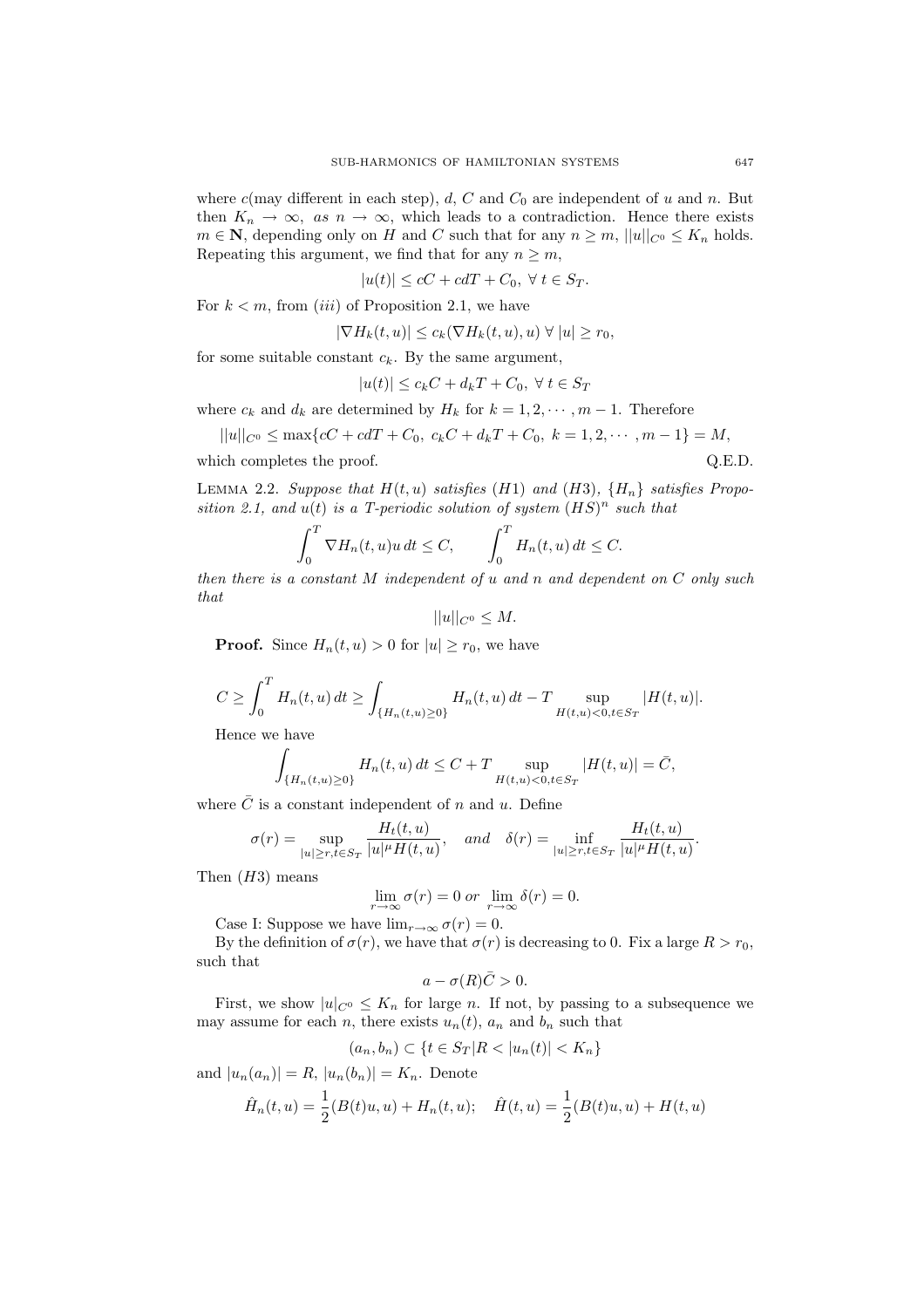Therefore we have

$$
\hat{H}(b_n, u_n(b_n)) - \hat{H}(a_n, u_n(a_n))
$$
\n
$$
= \int_{a_n}^{b_n} \frac{d}{dt} \hat{H}_n(t, u_n(t)) dt
$$
\n
$$
= \int_{a_n}^{b_n} [(\nabla \hat{H}_n(t, u_n(t)), \dot{u}(t)) + \hat{H}_t(t, u_n(t))] dt
$$
\n
$$
= \int_{a_n}^{b_n} H_t(t, u_n(t)) + \frac{1}{2} (B_t(t)u_n(t), u_n(t))] dt
$$
\n
$$
\leq \int_{a_n}^{b_n} \sigma(|u_n(t)|) |u_n(t)|^{\mu} H(t, u_n(t)) dt + ||B_t||_{\infty} \int_{a_n}^{b_n} |u_n(t)|^2 dt
$$
\n
$$
\leq \sigma(R) K_n^{\mu} \int_{a_n}^{b_n} H(t, u_n(t)) dt + c \int_{a_n}^{b_n} H(t, u_n(t)) dt
$$
\n
$$
\leq \sigma(R) \bar{C} K_n^{\mu} + c \bar{C}.
$$

On the other hand,

$$
\hat{H}(b_n, u_n(b_n)) - \hat{H}(a_n, u_n(a_n))
$$
\n
$$
\geq a |u_n(b_n)|^{\mu} - b - ||B||_{\infty} |u_n(b_n)|^2 - \max_{|u| \leq R, t \in S_T} |\hat{H}(t, u)|
$$
\n
$$
= a K_n^{\mu} - ||B||_{\infty} K_n^2 - (b + \max_{|u| \leq R, t \in S_T} |H(t, u)|)
$$

Combine these two formulas, we get that

$$
(a-\sigma(R)\bar{C})K_n^\mu-||B||_\infty K_n^2\leq b+c\bar{C}+\max_{|u|\leq R, t\in S_T}|H(t,u)|
$$

Since  $a - \sigma(R)\bar{C} > 0$ ,  $\mu > 2$ , and  $K_n \to \infty$  as  $n \to \infty$ , the left side tends to infinity, but the right side is a constant independent of  $u$  and  $n$ . This leads to a contradiction. Hence there exists  $m \in \mathbb{N}$ , which is determined by  $H(t, u)$  and C only, such that for any  $n \geq m$ ,  $|u|_{C^0} \leq K_n$ .

For  $n \geq m$ , if  $||u||_{C^0}$  doesn't have an *n*-independent upper bound  $M_0$ , then following the above proof with  $K_n$  replaced by  $M_n$  where  $M_n \to \infty$  as  $n \to \infty$ , we also get a contradiction. For  $n < m$ , as the proof in last part of Lemma 2.1, we have

$$
|u(t)| \le c_k C + d_k T + C_0, \ \forall \ t \in S_T,
$$

where  $c_k$  and  $d_k$  are determined by  $H_k$ ,  $k = 1, 2, \dots, m - 1$ .

Hence we have

$$
||u||_{C^0} \le \max\{M_0, c_k C + d_k T + C_0, k = 1, 2, \cdots, m - 1\} = M
$$

Case II: Suppose we have  $\lim_{r\to\infty} \delta(r) = 0$ .

We need only to modify the proof of Case I a little. We have

$$
(a+\delta(R)\bar{C})K_n^{\mu} - ||B||_{\infty}K_n^2 \le b + c\bar{C} + \max_{|u| \le R, t \in S_T} |H(t, u)|
$$

where  $a + \delta(R)\bar{C} > 0$ ,  $\mu > 2$ , and  $K_n \to \infty$  as  $n \to \infty$ . Using the same argument as in Case I, we have

$$
||u||_{C^0} \le M
$$

By combining these two cases, we prove this Lemma.  $Q.E.D.$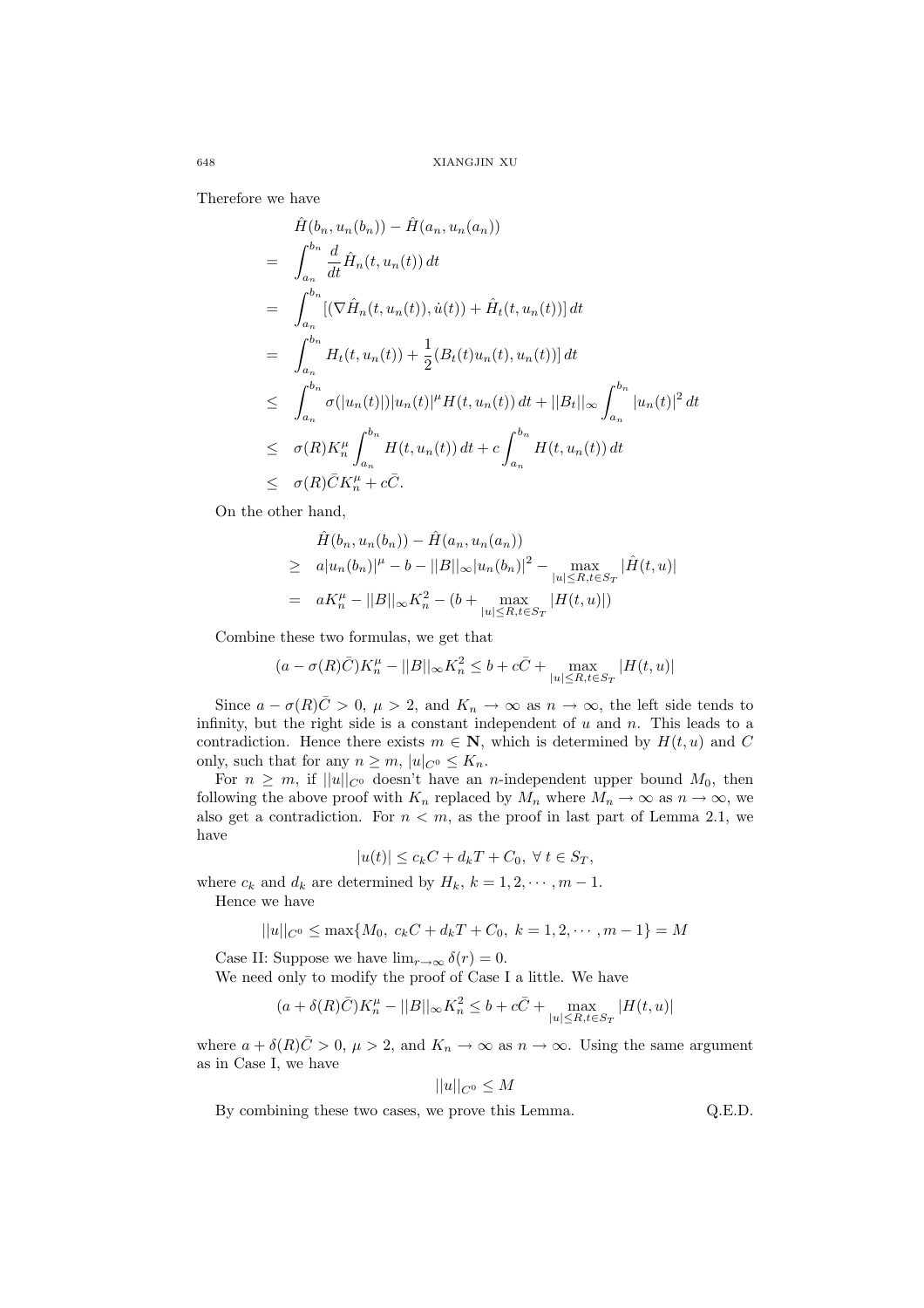REMARK 5. Here we proved the Lemmas for general potentials  $H$ , which doesn't assume any condition nearby  $u = 0$  on the potential  $H(t, u)$ . Such kind estimates was first proved in [18] when the author studied the existence of periodic solutions of the first order Hamiltonian systems possessing super-quadratic potentials. In this paper  $H(t, u) \geq 0$  is satisfied, which implies  $d = d_k = 0$  and  $\overline{C} = C$ , then the bound M is independent of the period T and depends only on C and  $H(t, u)$  from the proofs of the Lemmas. This is one key observation to apply these estimates to get the existence of subharmonics and to get the uniform estimates for subharmonics  $\{u_k\}$  in the next sections.

3. **Existence of subharmonics.** We first show that there exists at least one nonzero T-periodic solution of (HS) under the conditions of Theorem 1.1 and Theorem 1.2. as did in [13]. We truncate the potential  $H(t, u)$  by  $\{H_n(t, u)\}\)$  as done in [13] satisfying Proposition 2.1 with  $\lambda = \sigma = 1$  to get a sequence of modified systems, and we define  $I_n(u)$  for these new systems.

We use Theorem 1.4 in [1] to obtain the existence of the nonzero critical point of  $I_n$ . One may check the details of the proof in [13], here we only give a sketched proof. Let  $X := H^{\frac{1}{2}}(S_T, \mathbf{R}^{2N})$ , By [9] and standard spectral theory, there exists a decomposition  $X = X^+ \oplus X^0 \oplus X^-$  according to the self-adjoint operator B by extending the bilinear form

$$
(Bu, v) = \frac{1}{2} \int_0^T -\mathbf{J}\dot{u} \cdot v dt - \int_0^T (B(t)u, v) dt
$$

with dim  $X^0 = \ker B < \infty$ , dim  $X^+ = \dim X^- = \infty$ .

We verify the conditions of Theorem 1.4 in [1] for  $I_n$ , set  $X_1 = X^+$ ,  $X_2 =$  $X^0 \oplus X^-$  and

$$
I_n(u) = \frac{1}{2} \int_0^T -\mathbf{J} \dot{u} \cdot u \, dt - \frac{1}{2} \int_0^T (B(t)u, u) \, dt - \int_0^T H_n(t, u) \, dt
$$

$$
= \frac{1}{2} (||u^+||^2 - ||u^-||^2) - \int_0^T H_n(t, u) \, dt.
$$

As the proof of Theorem 6.10 in [14], we have  $I_n \in C^1(X, \mathbf{R})$  and  $I_n$  satisfies (I1)-(I3) of Theorem 1.4 in [1]. To verify (I4), we construct  $S = \partial B_{\rho} \cap X_1$  which is the same as that in [1]. To obtain  $Q$  with  $r_1$  and  $r_2$  independent of n, following the proof of Theorem 1.4 in [13], we let  $e \in \partial B_1 \cap X_1$  and  $u = u^0 + u^- \in X_2$ , then

$$
I_n(u + s e) = s^2 - ||u||^2 - \int_0^T H_n(t, u) dt
$$
  
 
$$
\leq s^2 - ||u||^2 - a_3(||u^0||^{\mu} + s^{\mu}) + a_4
$$

with *n*-independent constants  $a_3$  and  $a_4$  which are determined by (iv) of Proposition 2.1. Choose  $r_1$  so that

$$
\phi(s) = s^2 - a_3 s^{\mu} + a_4 \le 0 \tag{2}
$$

for all  $s \geq r_1$ . Choose  $r_2$  large enough as [13], we have  $I_n \leq 0$  on  $\partial Q$  with  $Q = \{se|0 \le s \le r_1\} \oplus (B_{r_2} \cap X_2)$ . So from Theorem 1.4 in [1],  $I_n$  possesses a nonzero critical point  $u_n$  with  $I_n(u_n) \geq \alpha_n > 0$ .

Now we need to find an *n*-independent upper bound for  $\{\|u_n\|_{C^0}\}$ . In Theorem 1.4 in [1], the critical value c can be characterized as the minimax of  $I_n$  over an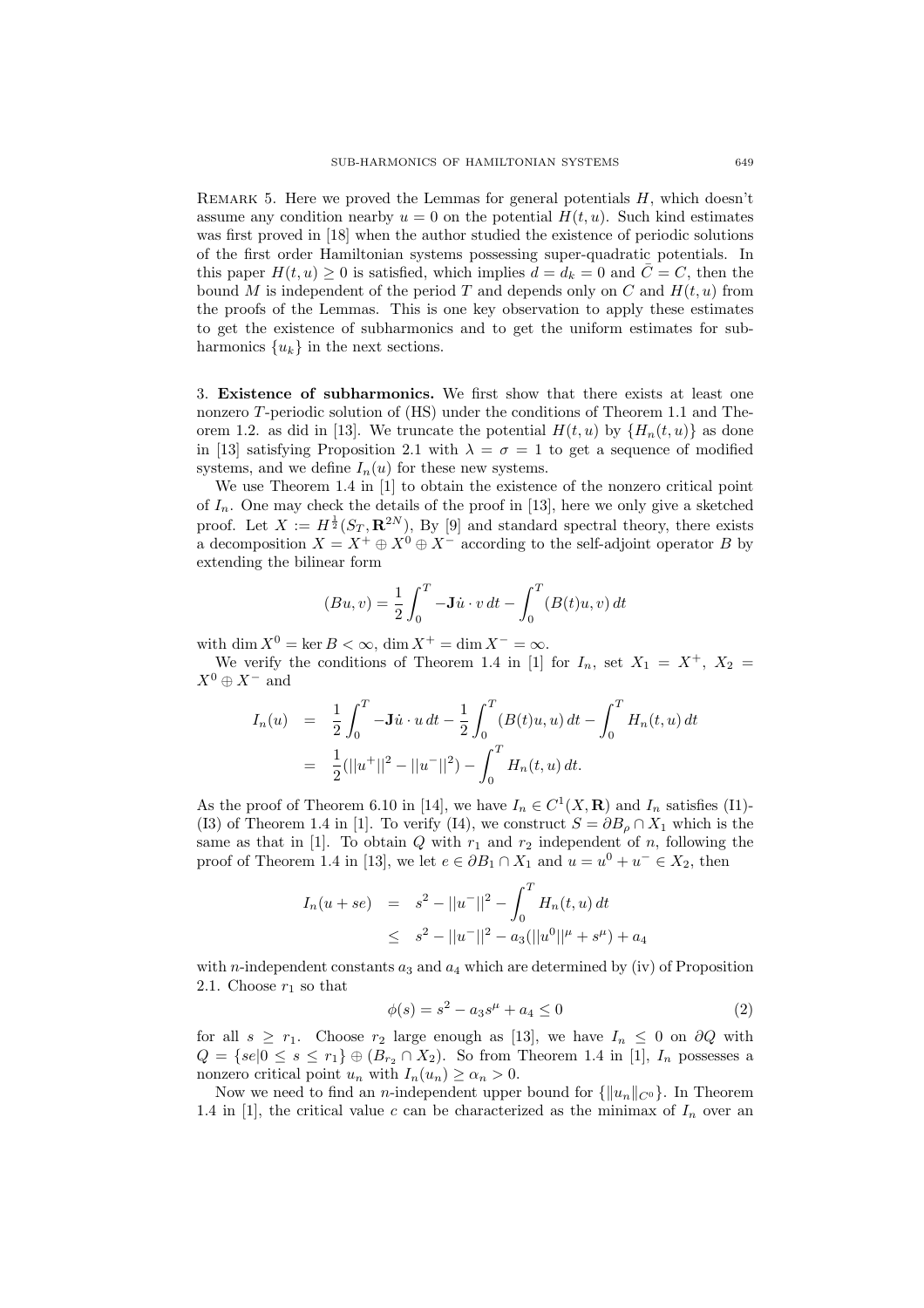appropriate class of sets (cf.[1]). Observe that Q is one of such sets and  $H_n(t, u)$ satisfies  $(H2)$ , therefor we have

$$
I_n(u_n) = c_n \le \sup_{u \in Q} I_n(u) \le \sup_{||u^0 + u^-|| \le r_2, s \in [0, r_1]} (s^2 - ||u^-||^2 - \int_0^T H_n(t, u) dt) \le r_1^2.
$$

Since  $u_n$  is a critical point of  $I_n$  and each  $H_n(t, u)$  satisfies Proposition 2.1, we have

$$
I_n(u_n) = \frac{1}{2} \int_0^T (-\mathbf{J}u_n, u_n) dt - \int_0^T H_n(t, u_n) dt
$$
  
\n
$$
= \frac{1}{2} \int_0^T \nabla H_n(t, u_n) u_n dt - \int_0^T H_n(t, u_n) dt
$$
  
\n
$$
\geq (\frac{1}{2} - \frac{1}{\mu}) \int_0^T \nabla H_n(t, u_n) u_n dt - C_1
$$
  
\n
$$
\geq (\frac{\mu}{2} - 1) \int_0^T H_n(t, u_n) dt - C_2
$$

Where  $C_1, C_2$  are independent of n. From above we have

$$
\int_0^T \nabla H_n(t, u_n) u_n dt \le C, \qquad \int_0^T H_n(t, u_n) dt \le C
$$

for some constant C independent of n. Hence from Lemma 2.1 and Lemma 2.2, we have an  $n$ -independent constant  $M$  such that

$$
||u_n||_{C^0} \le M, \quad \text{for all } n \in \mathbf{N}.
$$

On the other hand, we have

$$
H_n(t, u) = H(t, u), \quad for \quad |u| < K_n.
$$

Hence for large  $n \in \mathbb{N}$  such that  $K_n > M$ ,  $u_n$  is a nonzero T-periodic solution of the system (HS).

Next we show that the system (HS) has infinitely many distinct sub-harmonics. We will follow the ideas in Proof of Theorem 1.36 in [13]. For a given  $k \in \mathbb{N}$ , we make the change of variables  $s = k^{-1}t$ . Thus if  $u(t)$  is a kT-periodic solution of the system (HS),  $\eta(s) = u(ks)$  satisfies

$$
\mathbf{J}\frac{d\eta}{ds} + k(B(ks)\eta + \nabla H(ks,\eta)) = 0\tag{3}
$$

Since  $k\bar{H}(ks, u)$  satisfies the conditions of our Theorem too, there is a solution  $\eta_k(s)$ of (3), which is a critical point of

$$
I^k(\eta) = \frac{1}{2} \int_0^T -\mathbf{J}\dot{\eta} \cdot \eta \, ds - k \int_0^T (B(ks)\eta, \eta) \, ds - k \int_0^T H(ks, \eta) \, ds.
$$

Note that  $\eta_1(ks)$  also satisfies (3), then if  $\eta_1(ks) = \eta_k(s)$ , we have  $c_k = I^k(\eta_k) = hI^1(\eta_k)$  $kI^{1}(\eta_{1}) = kc_{1}.$ 

Next we show that  $c_k = I^k(\eta_k)$  is bounded from above and the upper bound is independent of k. In the proof for the existence of one solution, we have  $c_k \leq$  $r_1^2(k)$  and the parameter  $r_1(k)$  is determined by condition (2). The corresponding condition setisfied by  $r_1(k)$  is condition satisfied by  $r_1(k)$  is

$$
\phi_k(s) = s^2 - ka_3 s^{\mu} + ka_4 \le 0,
$$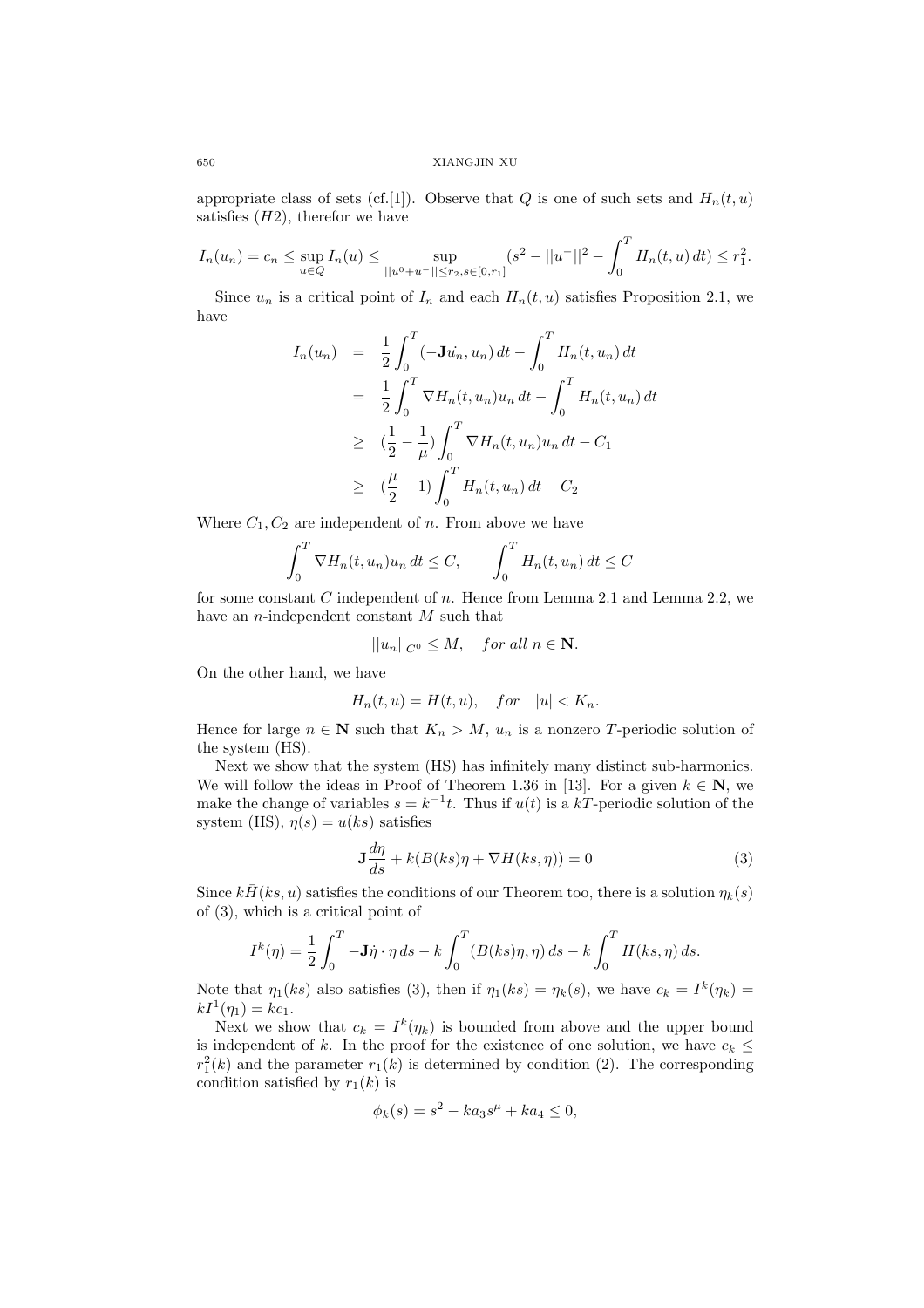for all  $s \geq r_1(k)$ . It follows that we can let

$$
r_1(k) \le \max\left( \left(\frac{2}{ka_3}\right)^{\frac{1}{\mu-2}}, \left(\frac{2a_4}{a_3}\right)^{\frac{1}{\mu}} \right) \le \left(\frac{2}{a_3}\right)^{\frac{1}{\mu-2}} + \left(\frac{2a_4}{a_3}\right)^{\frac{1}{\mu}}.
$$
 (4)

Now, for any given  $m \in \mathbb{N}$ , if for some  $k > m$ ,  $\eta_k(s) = \eta_m(s)$  holds for all  $s \in \mathbb{R}$ , we have that  $\eta_k(s)$  as kT-periodic function is  $\frac{k}{l}$  folds of  $\eta_l(s)$  as lT-period function and  $\eta_m(s)$  as  $mT$ -periodic function is  $\frac{m}{l}$  folds of  $\eta_l(s)$  as lT-period function, for some  $l \in \mathbb{N}$  such that  $l|k$  and  $l|m$  and some corresponding  $\eta_l(s)$ . Hence we have

$$
c_k = I^k(\eta_k) = \frac{k}{l} I^l(\eta_l), \quad c_m = I^m(\eta_m) = \frac{m}{l} I^l(\eta_l),
$$

that means

$$
c_k = \frac{k}{m}c_m.
$$

On the other hand, we have  $c_m > 0$  and  $\{c_k\}$  is bounded by a k-independent constant from (4). This implies that there are at most finitely many  $k>m$  such that  $\eta_k(s) = \eta_m(s)$  for any given  $m \in \mathbb{N}$ . Hence Theorem 1.1 and Theorem 1.2 are proved.

In [6], by using the iterated Maslov-type index theory and estimating the Maslovtype indices of the critical points of the direct variational calculus, Liu studied the existence of subharmonic solutions for the system (HS) under some conditions on H. Replacing the condition (H4) in [6] by our condition (H3), we have the following result:

THEOREM 3.1. *Suppose*  $H \in C^2(S_T \times \mathbf{R}^{2N}, \mathbf{R})$  *and satisfies (H1)-(H4), and* 

*(H6)*  $B(t)$  *is a symmetric continuous matrix with period T,*  $|B|_{C^0} \leq \omega$  *for some*  $\omega > 0$ , and  $B(t)$  is a semi-positive definite matrix for all  $t \in [0, T]$ .

*then for each integer*  $1 \leq k < \frac{2\pi}{\omega T}$  *there is a kT-periodic nonconstant solution*  $u_k$ *of the system (HS). If all*  ${u_k}$   $\tilde{a}$  *are non-degenerate,*  $u_j$  *and*  $u_{pj}$  *are geometrically distinct for*  $p > 1$ *.* 

*Especially for*  $B(t) \equiv 0$ *, for each integer*  $k \ge 1$  *there is a* kT-periodic nonconstant *solution*  $u_k$  *of the system (HS). If all*  $\{u_k\}$  *are non-degenerate,*  $u_j$  *and*  $u_{pj}$  *are geometrically distinct for*  $p > 1$ *.* 

*If one doesn't assume non-degenerate condition on*  $\{u_k\}$ ,  $u_j$  *and*  $u_{pj}$  *are geometrically distinct for*  $p > 2n + 1$ *.* 

The proof of this Theorem follows the proof of Theorem 1.1 in [6]. The only difference is how to remove the growth restriction on  $H$  under our condition (H3), and notice that apply our Lemma 2.2, we get a K-independent upper bound for  ${u_K^k}$  for each  $k \in \mathbb{N}$ , where  $u_K^k$  is the kT-periodic solution obtained in [6] for the modified system  $(HS)_K$ . The Theorem is proved.

4. **Asymptotic behaviors of subharmonics.** In this section the asymptotic behaviors of the sub-harmonics of the system  $(HS)$  are studied when the potential  $H(t, u)$  of the system (HS) satisfies the globally super-quadratic condition  $(H1)'$ . We firstly show that there is a  $C^1$  uniform bound for sub-harmonics  $\{u_k\}$  as stated in Theorem 1.3.

**Proof of Theorem 1.3.** From the proofs of Theorem 1.1, we need only to show there exist a uniform bound for all  $\{||u_{n,k}||_{C^0}\}_{n,k\in\mathbb{N}}$  where  $\{u_{n,k}\}_{n,k\in\mathbb{N}}$  are those sub-harmonics that we obtain for  $(HS)^n$ .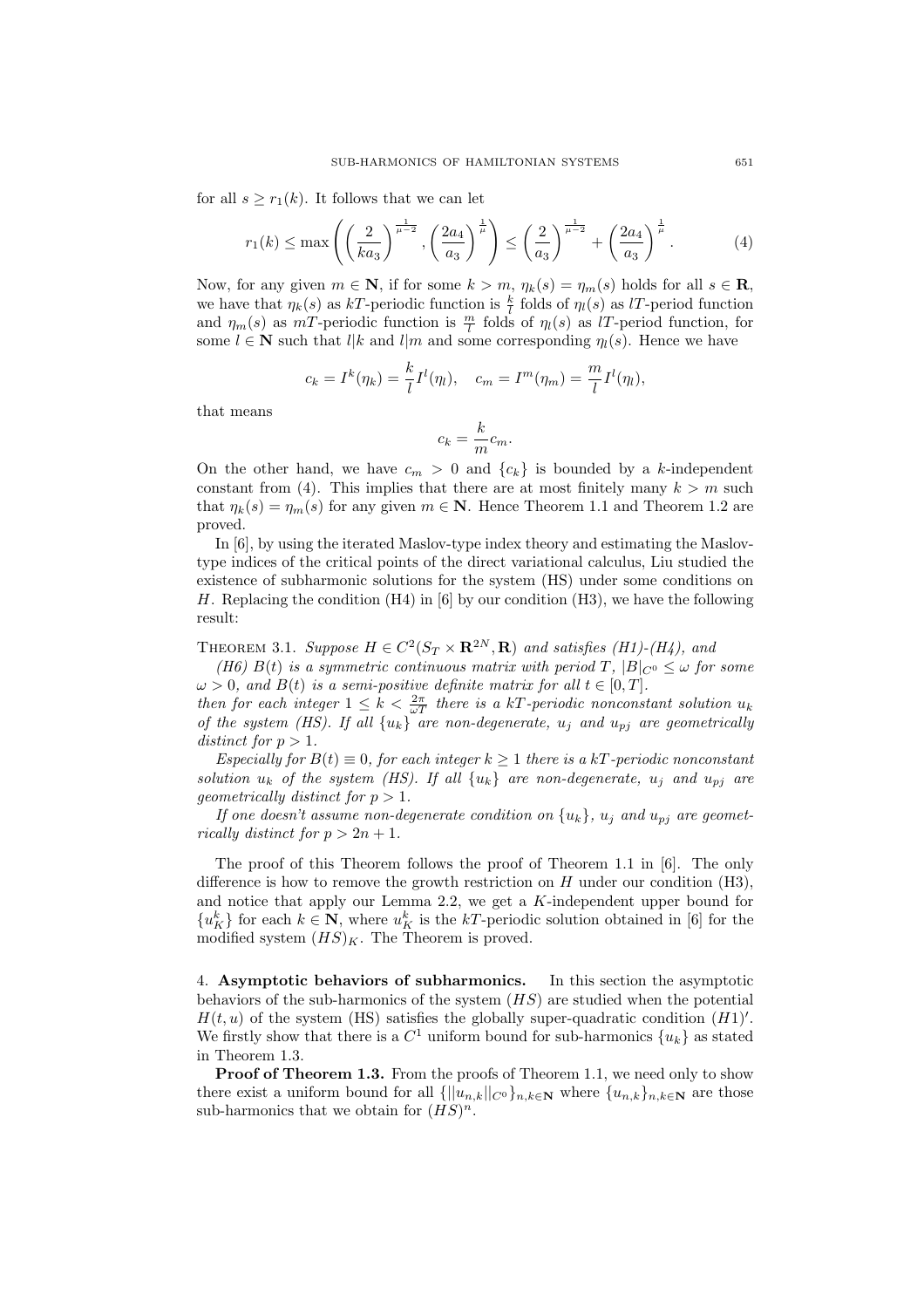Let  $c_{n,k} = I_n^k(u_{n,k})$ , where  $I_n^k$  is the functional defined by  $H_n$  for kT-periodic solution. From the Proof in Section 3, we have  $c_{n,k} \leq r_1^2(k)$ , where

$$
r_1(k) \le \left(\frac{2}{a_3}\right)^{\frac{1}{\mu-2}} + \left(\frac{2a_4}{a_3}\right)^{\frac{1}{\mu}}
$$

which are independent of n and k. Hence from the globally super-quadratic condition  $(H1)'$ , we have

$$
C \ge I_{n,k}(u_{n,k}) = \frac{1}{2} \int_0^{kT} (-\mathbf{J} \dot{u}_{n,k} - B(t)u_{n,k}) \cdot u_{n,k} dt - \int_0^{kT} H(t, u_{n,k}) dt
$$
  
\n
$$
= \frac{1}{2} \int_0^{kT} \nabla H(t, u_{n,k}) \cdot u_{n,k} dt - \int_0^{kT} H(t, u_{n,k}) dt
$$
  
\n
$$
\ge \left(\frac{1}{2} - \frac{1}{\mu}\right) \int_0^{kT} \nabla H(t, u_{n,k}) \cdot u_{n,k} dt
$$
  
\n
$$
\ge \left(\frac{\mu}{2} - 1\right) \int_0^{kT} H(t, u_{n,k}) dt
$$

which implies

$$
\int_0^{kT} \nabla H_n(t, u_{n,k}) u_{n,k} dt \le C, \qquad \int_0^{kT} H_n(t, u_{n,k}) dt \le C.
$$

Here C is independent of k. From Lemma 2.1, Lemma 2.2 and Remark 2.1, we know there is a constant  $M$  independent of  $n$  and  $k$  such that

$$
||u_{n,k}||_{C^0} \leq M.
$$

And  $u_{n,k}$  satisfies the equation of (HS), then there is a uniform  $C^1$  bound M for all sub-harmonics  $\{u_{n,k}\}_{{n,k\in\mathbb{N}}}$ .

Q.E.D.

Now we study the asymptotic behaviors of sub-harmonics  ${u_k}_{k \in \mathbb{N}}$  as  $k \to \infty$ under some further conditions as in Theorem 1.4 and Theorem 1.5. Here we apply the uniform  $C<sup>1</sup>$  estimates on subharmonics as in Theorem 1.3 to make use of those argument in [5], [13] and [15]. Since in those paper,  $B(t)$  was further assumed to be constant matrix, we need make a new functional setting as done in [3] as following.

Let  $A = -(\mathbf{J} \frac{d}{dt} + B(t))$  is the self-adjoint operator acting on  $L^2(\mathbf{R}, \mathbf{R}^{2N})$  with the domain  $D(A) = H^1(\mathbf{R}, \mathbf{R}^{2N})$  and  $\sigma(A)$  is the spectrum of A. We use the norm  $|| \cdot ||_E$ , which is defined as

$$
||u||_E = (||A|^{\frac{1}{2}}u||_2^2 + |u||_2^2)^{\frac{1}{2}},
$$

instead of the norm  $|| \cdot ||_{\mu}$  in [3], and the Banach space E, which is the completion of the set  $D(A) = H^1(\mathbf{R}, \mathbf{R}^{2N})$  under the norm  $\|\cdot\|_E$ , instead of the space  $E_\mu$  in [3]. As Section 2 in [3], we have these facts: E has the direct sum decomposition  $E = E^- \oplus E^+$ , and E is embedded continuous in  $L^{\nu}$  for any  $\nu \in [2, \infty)$  and compactly in  $L_{loc}^{\nu}$  for any  $\nu \in [2,\infty)$ . Notice that using our norm  $||\cdot||_E$  instead of  $|| \cdot ||_{\mu}$ , the reader can check the details of these facts following the Proofs in Section 2 in [3]. Set

$$
\Phi_n(u) = \int_{\mathbf{R}} H_n(t, u) dt
$$

It is easy to check  $\Phi_n \in C^1(E, \mathbf{R})$  since each  $H_n$  satisfies  $(H1)$  and  $(iii)$  of Proposition 2.1, and E is embedded continuous in  $L^{\nu}$  for any  $\nu \in [2,\infty)$ . We will use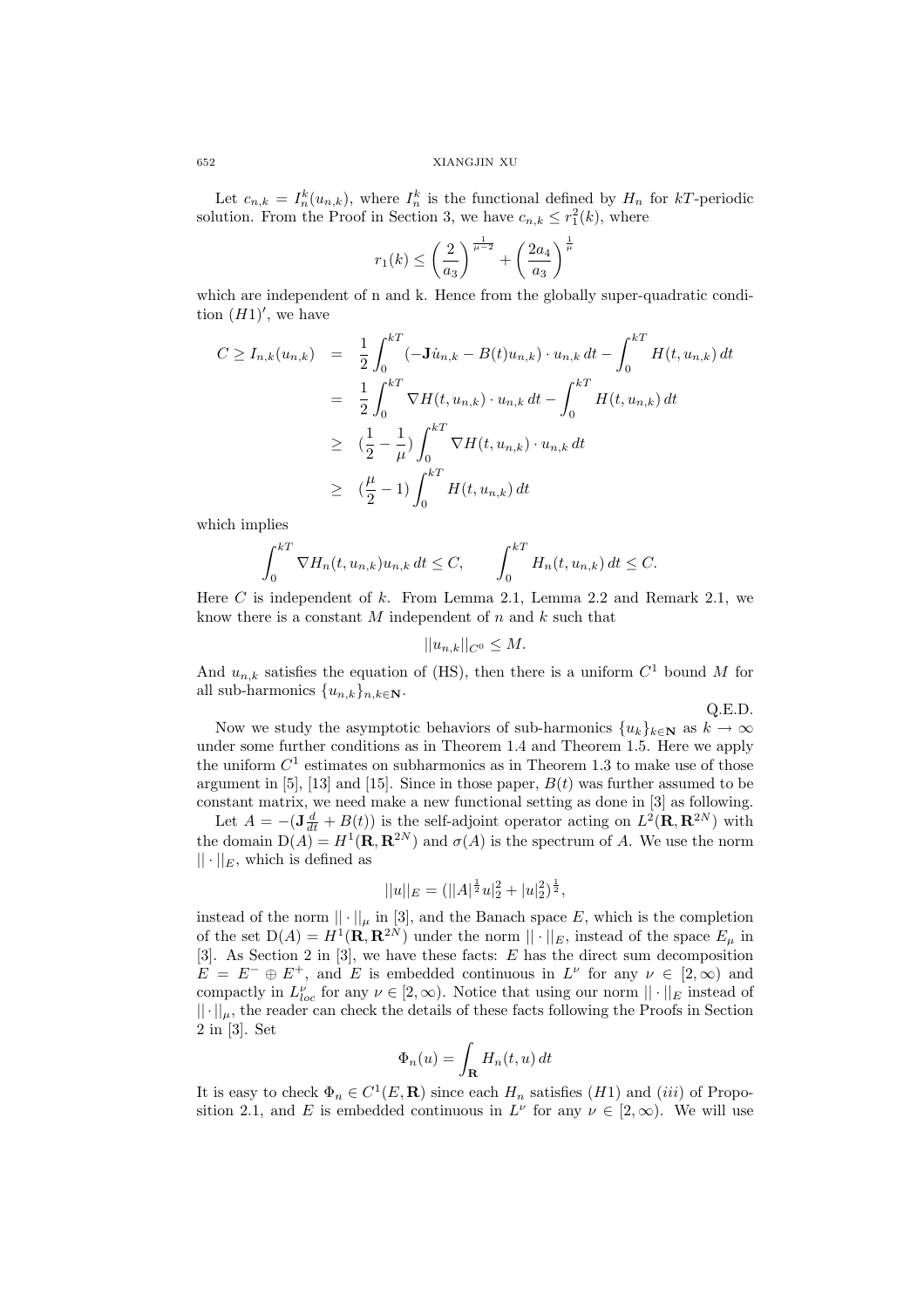this functional setting to replace those in [5], [13] and [15], where only deal with the case that  $B(t)$  is a constant matrix.

In [5] and [13], the authors show that the sub-harmonics converge to 0 when the constant matrix  $B$  satisfies:

 $(A)^c$   $\sigma(\mathbf{J}B) \cap i\mathbf{R} \neq \emptyset$ , where  $\sigma(A)$  is the spectrum of the matrix A.

Notice that it is the same condition as our condition  $(B)^c$  when  $B(t)$  is a constant matrix. From Theorem 1.3 we have the uniform  $C<sup>1</sup>$  bound M for all sub-harmonics  ${u_{n,k}}_{n,k\in\mathbb{N}}$ , we can see all sub-harmonics of the system (HS) are the same as those of the modified system  $(HS)<sub>n</sub>$  for some large n. Now fixed a large n, from Proposition 2.1, the modified system  $(HS)<sub>n</sub>$  satisfies the conditions on H in [5] and [13], and we use the functional setting on  $\ddot{A} = -(\mathbf{J} \frac{d}{dt} + B(t))$  instead of those used in  $[5]$  and  $[13]$  for constant matrix B, we prove Theorem 1.4.

Remark 6. *In* [13]*, the author proved that the subharmonics converge to* 0 *when*  $\sigma(\mathbf{J}B) \subset i\mathbf{R}$ *, and in* [5]*, the author proved the subharmonics converge to* 0 *under condition*  $(A)^c$ *.* 

In [15], the author shows that there exists a nontrivial homoclinic orbit for the system (HS) as the limit of the subharmonics  $u_k$  when the constant matrix A satisfies:

(A) A *is a*  $2N \times 2N$  *symmetric matrix such that*  $\sigma(\mathbf{J}A) \cap i\mathbf{R} = \emptyset$ .

Notice that it is the same condition as our condition  $(B)$  when  $B(t)$  is a constant matrix. Now as above fixed a large n, we see that the modified system  $(HS)<sub>n</sub>$ satisfies the conditions of Theorem 0.1 in [15], and we use the functional setting on  $A = -(\mathbf{J}\frac{d}{dt} + B(t))$  instead of those used in [15] for constant matrix A, and we prove Theorem 1.5.

In the last part of this section, we study when the sub-harmonics  $\{u_k(t) =$  $\eta_k(t/k)$  obtained in Theorem 1.1 and Theorem 1.2 are uniformly bounded in  $C^1$ . Let  $T l_k^{-1}$  denote the minimal period of  $\eta_k(t)$ . Then  $u_k(t) = \eta(kt)$  has minimal period  $T k l_k^{-1}$ .

THEOREM 4.1. *Under the conditions (H1),(H2), (H3)(or (H5)),(H4), if*  $kl_k^{-1}$  *don't* tend to infinity along some subsequence, then the functions  $u_k(t)$ 's are uniformly *bounded in*  $|| \cdot ||_{C^1}$ .

**Proof.** We have

$$
c_k = I^k(u_k) - \frac{1}{2}((I^k)'(u_k), u_k)
$$
  
= 
$$
\int_0^{kT} \left[ \frac{1}{2} (u_k(s), \nabla H(s, u_k)) - H(s, u_k) \right] ds
$$
  
= 
$$
k^{-1} l_k \int_0^{k l_k^{-1} T} \left[ \frac{1}{2} (u_k(s), \nabla H(s, u_k(s))) - H(s, u_k(s)) \right] ds
$$

From  $(H1)$ , we have

$$
c_k \geq k^{-1} l_k \left\{ \left( \frac{1}{2} - \frac{1}{\mu} \right) \int_0^{k l_k^{-1} T} (u_k(s), \nabla H(s, u_k(s))) ds - a_1 k l_k^{-1} T \right\}
$$
  

$$
\geq k^{-1} l_k \left\{ \left( \frac{\mu}{2} - 1 \right) \int_0^{k l_k^{-1} T} H(s, u_k(s)) ds - a_2 k l_k^{-1} T \right\}
$$